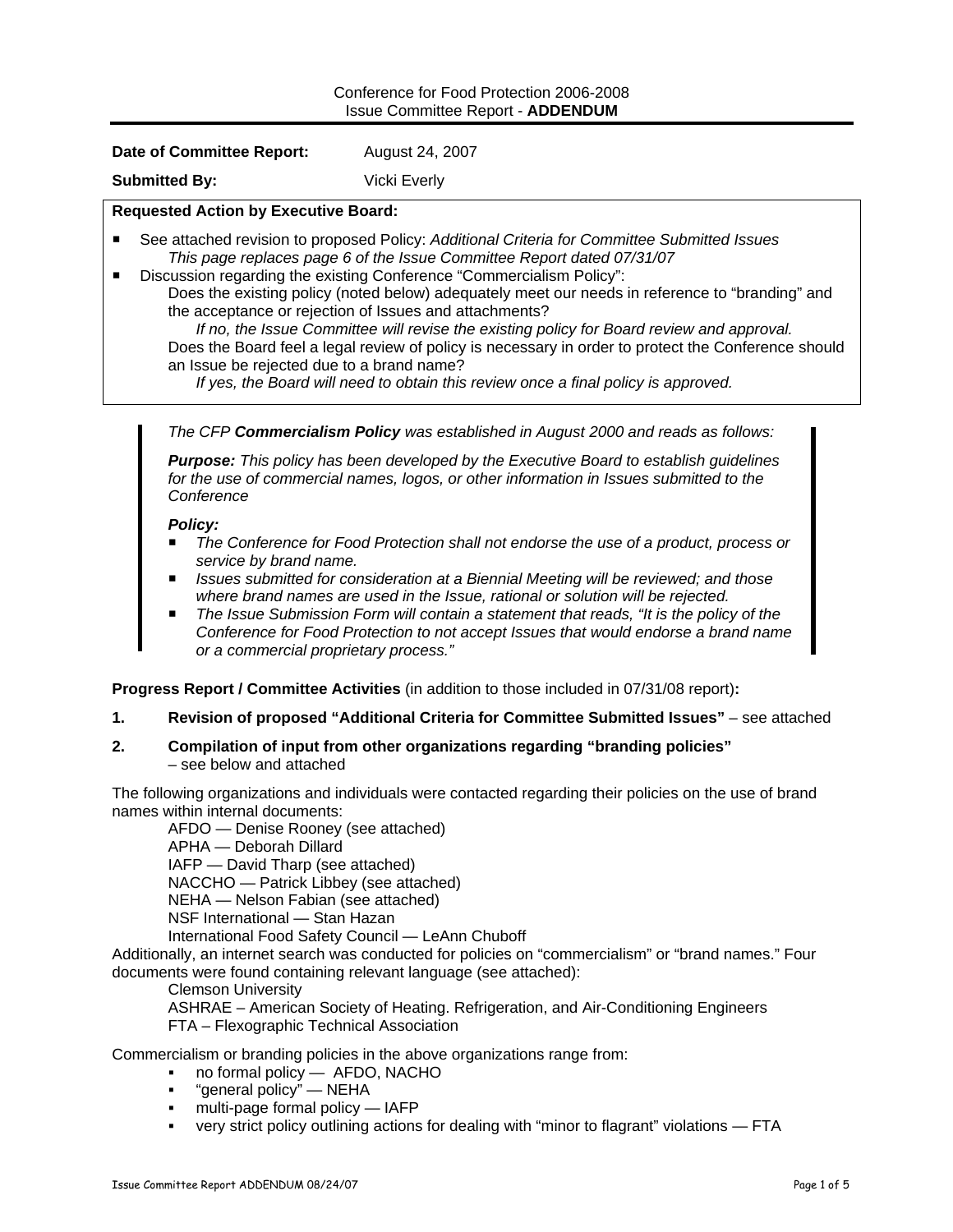### **A compilation of information gathered is included below for information and reference:**

## *AFDO – Association of Food and Drug Officials*

AFDO does not have any formal written policy on the use of brand names within internal documents or other written material.

I appreciate the dilemma that you are facing, one that is most definitely complex and often harrowing. I have found that it is a safe practice to avoid the use of brand names and/or logos, with very few exceptions, to ensure not only that proper consent of use is obtained by the affected entity, but also to prevent unintentional endorsement or scrutiny of them.

#### *IAFP – International Association for Food Protection (select paragraphs from a 2-page document)*

No printed media, technical sessions, symposia, posters, seminars, short courses, and/or other related types of forums and discussions offered under the auspices of the International Association for Food Protection (hereafter referred to as to Association forums) are to be used as platforms for commercial sales or presentations by authors and/or presenters (hereafter referred to as authors) without the express permission of the staff or Executive Board. The Association enforces this policy in order to restrict commercialism in technical manuscripts, graphics, oral presentations, poster presentations, panel discussions, symposia papers, and all other type submissions and presentations (hereafter referred to as submissions and presentations), so that scientific merit is not diluted by proprietary secrecy. Excessive use of brand names, product names or logos, failure to substantiate performance claims, and failure to objectively discuss alternative methods, processes, and equipment are indicators of sales pitches. Restricting commercialism benefits both the authors and recipients of submissions and presentations. This policy has been written to serve as the basis for identifying commercialism in submissions and presentations prepared for the Association forums.

#### 2.3 Trade Names

Excessive use of brand names, product names, trade names, and/or trademarks is forbidden. A general guideline is to use proprietary names once and thereafter to use generic descriptors or neutral designations. Where this would make the submission or presentation significantly more difficult to understand, the Program Committee chairperson, technical reviewers selected by the Program Committee chairperson, session convenor, and/or staff, will judge whether the use of trade names, etc., is necessary and acceptable.

#### 3.3 Company Identification

Names or logos of agencies or companies supplying goods or services must not be the focal point of the slide. Names or logos may be shown on each slide so long as they are not distracting from the overall presentation.

#### 4.4 Monitoring

Session convenors are responsible for ensuring that presentations comply with this policy. If it is determined by the session convenor that a violation or violations have occurred or are occurring, he or she will publicly request that the author immediately discontinue any and all presentations (oral, visual, audio, etc.) and will notify the Program Committee chairperson and staff of the action taken.

#### 4.6 Penalties

If the author of a submission or presentation violates this policy, the Program Committee chairperson will notify the author and the author's agency or company of the violation in writing. If an additional violation or violations occur after a written warning has been issued to an author and his agency or company, the Association reserves the right to ban the author and the author's agency or company from making presentations in the Association forums for a period of up to two (2) years following the violation or violations.

### *NACHO – National Association of County and City Health Officials*

We don't actually have a formal policy about the use of brand names in internal documents. Not exactly sure what you mean by "internal" in this case, but if it is informational items at a staff or even member level, we may use a brand name for illustrative purposes. In what I think of as "external", brochures, policy briefs, etc., we would strive to use a generic description. In no case would we use a brand name in a way that implies endorsement unless there has been an action taken by our leadership to do so.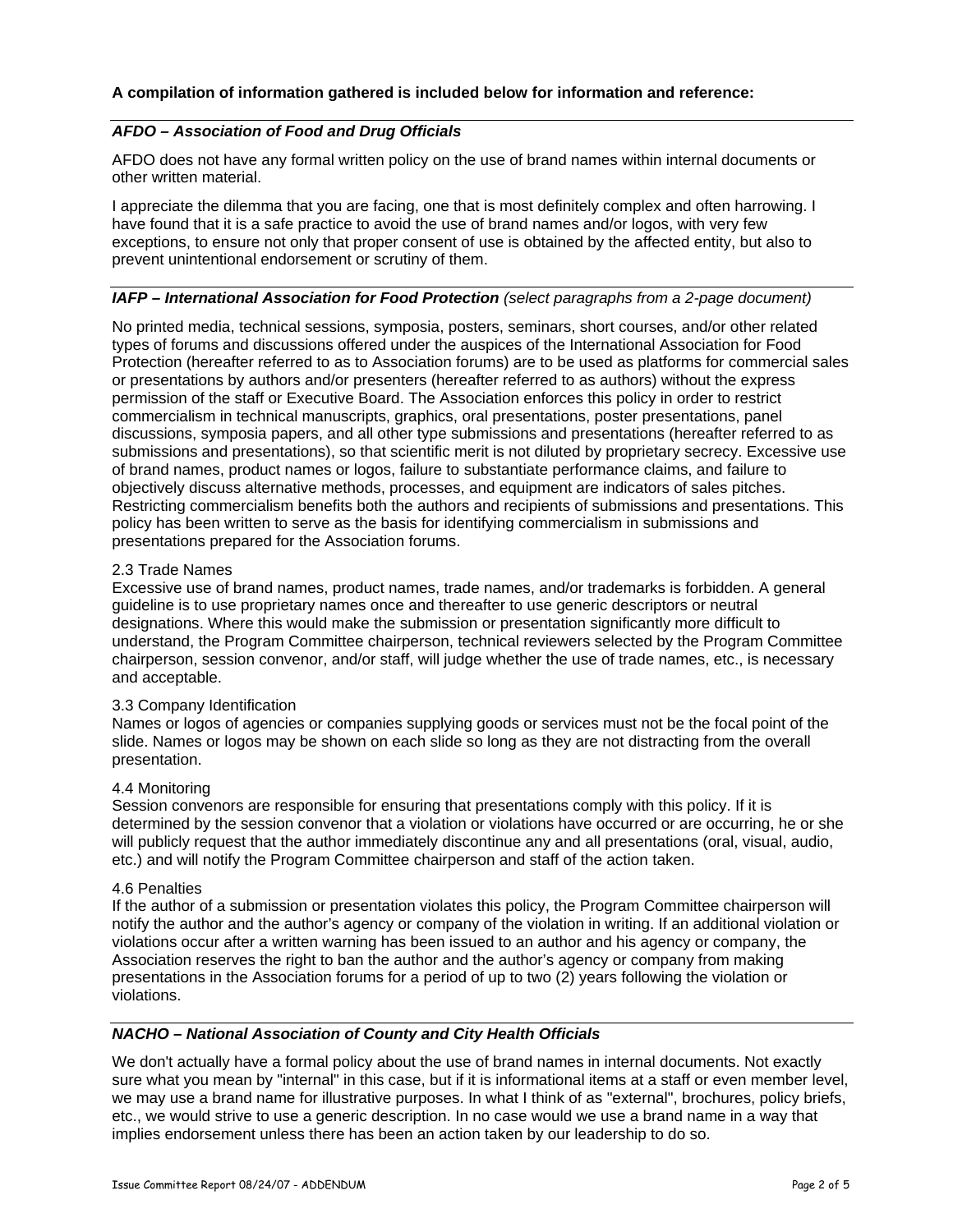# *NEHA – National Environmental Health Association*

Regarding our brand names - We have no policies in this regard. For any product (or even service) that we brand, we just try to use the brand name in a way that makes sense. For example, if we are promoting our member's use of CERT (which essentially is our program for on line training) we just try to explain what the program entails and how it can be of use to environmental health professionals. We don't add any special tag lines to indicate that this is a special NEHA product. Nor do we try to push this product in other forums such as through advertising it in other publications.

Regarding brand names of others - We do have a general policy that applies especially to our journal and AEC. We don't object to brand names being used (by a journal author or an AEC speaker) but we emphasize that the product is not to be sold. We don't want a journal article or an AEC presentation to look like a sales spiel.

We appreciate that certain brand products serve a purpose and/or provide a service. We also appreciate that there might be some interesting scientific aspects to a product or that such a product may be a unique offering. Because we have an obligation to our members to keep them current, we therefore don't object to product brands being used and promoted. However, as I said, we will not permit such presentations to come across as sales experiences.

# *Clemson University (obtained from the web)*

### 1.0 Technical Presentations

Technical and Keynote presentations should be generic and educational in nature. Materials with commercial or business promotion content are to be reserved for the Exhibition Area outside of meeting rooms. A detailed description of this policy addressing commercialism in Technical and Keynote sessions is outlined following.

#### 1.1 Acceptable Items

The following are examples of items that are considered acceptable at the Technical and Keynote presentations:

- Author's complete name, business affiliation, professional affiliation(s), business logo and/or mailing address on a title or introductory slide only
- Use of valid technical data to support a product without reference to a company's trade name, specific name, location of facilities, etc.
- Photos or slides of in-service products or equipment related to the understanding of the presentation not identifying a specific product or company
- Refusal to respond to a question or comment that is commercial in nature and that should be discussed outside the Technical and Keynote presentations. The presenter should also explain that it could not be responded to because of its commercial nature.
- References to products and organizations that have no commercial significance to the presentation, offered for a more complete understanding of the subject (e.g. IBM compatible, Internet, OSHA, etc.)
- Non-technical trademark names that have become common over time and are often used as generic names (e.g. vice-grips, scotch tape, etc.)
- References to nationally or internationally recognized consensus standards organizations, government departments and regulations. (e.g. IEEE, NFPA, NEC, NEMA, UL, CSA, IEC, OSHA, etc.)

### 1.2 Prohibited Items

The following are examples of items that are prohibited at the Technical and Keynote presentations:

- Company or organization logos (except on title slide)
- Text or statements that include specific products or company references (e.g. mirror bits, Job Done)
- Photos or slides that identify specific products or company references
- Text or statements for the purpose of commercial gain or improved business position
- Direct quotes from references that make commercial statements
- Reference to or information on a company's internet address or website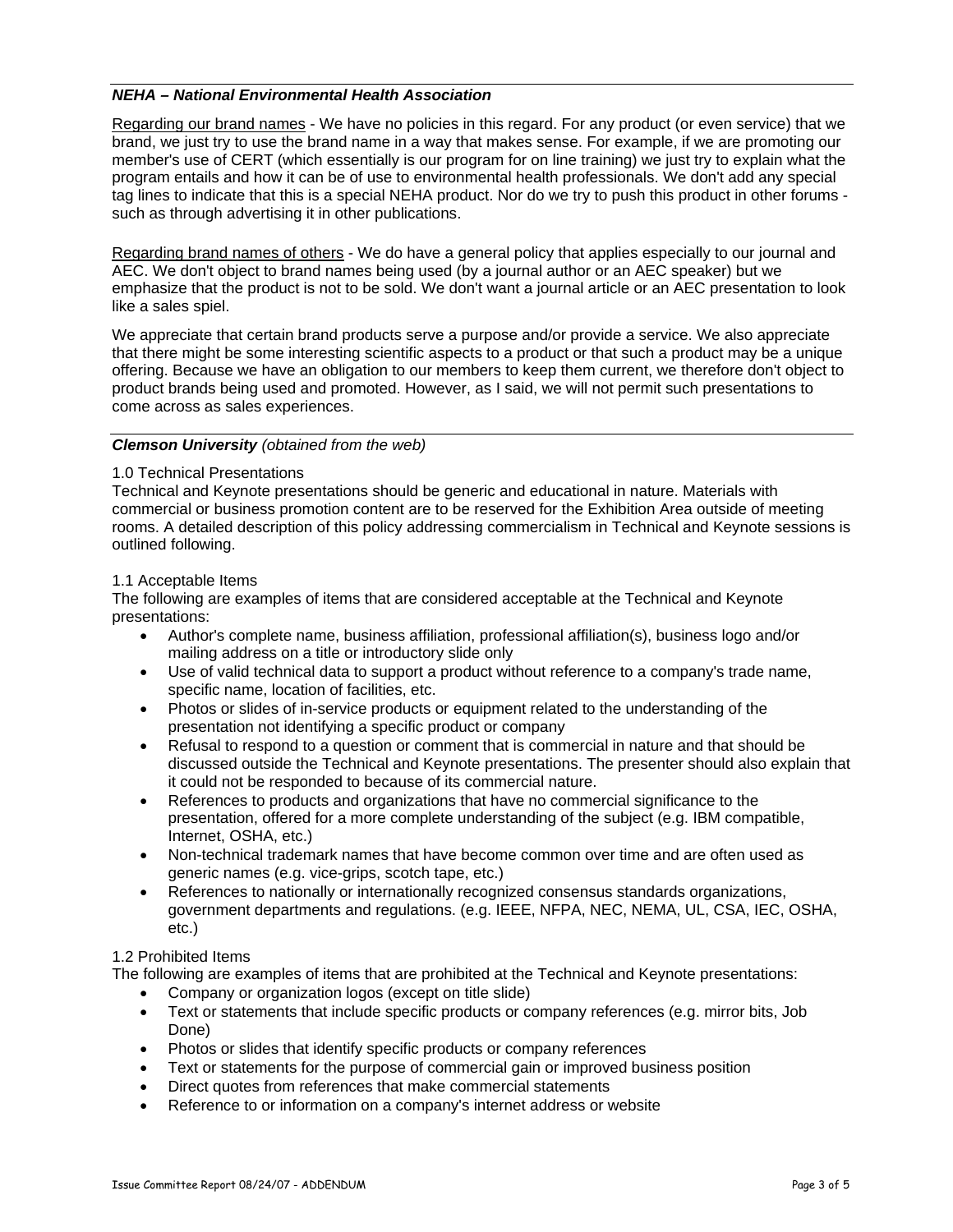- A response to a question or comment that is commercial in nature, and that should be discussed outside of the Technical and Keynote sessions. The presenter should also explain that it could not be responded to because of its commercial nature.
- Display or distribution of commercial materials or literature at Technical and Keynote presentations and conference meals
- The use of profanity

## 2.0 Commercial Displays

Commercial displays such as signs, posters, banners, products, etc. shall be limited to the Exhibition Area and preconference Tutorial rooms. Commercial literature shall be distributed only in the Exhibition Area or on a personal basis at times outside of the Technical and Keynote sessions.

# *American Society of Heating, Refrigerating, and Air-Conditioning Engineers (obtained from the web)*

ASHRAE's commercialism policy and guidelines were approved by the Board of Directors at the 2002 Annual Meeting. The previous policy was revamped because many considered it "too restrictive." Presidential Member James Wolf, in appointing an ad hoc committee to study the issue, noted that the policy "was established for presentations and publications, primarily print media. Today we need to be more flexible when working with e-mail, Web sites and software presentations."

The new policy requires that publications and activities be free of commercial basis and not imply endorsement by ASHRAE of any commercial interest. It allows commercial recognition to be provided or implied in promoting the arts and sciences of HVAC&R and the understanding of associated technology.

Councils and committees must determine if the intent of the commercialism policy statement is met and if the criteria identified in the guiding principles are satisfied.

Examples of acceptable applications of the policy include:

- Society annual and winter meeting events, such as the welcome party, luncheons, registration kits and receptions, may be sponsored.
- Commercial names and logos may be used in presentations and papers to provide author identification or to acknowledge contributions.
- Company names and products may be cited in presentations and papers if such information has historical significance directly relating to the technology discussed in a presentation or paper.
- Demonstrations of software used in the HVAC&R industry may include reference to commercial products and may include performance data if the inclusion of such references and data are necessary to illustrate use of the software.
- Chapters may allow advertising and sponsorships on their Web sites providing that the advertisers and sponsors deal primarily in the chapter's local geographic area, such as a local sales office of a manufacturer, local manufacturer, or local distributor.
- Advertising on chapter Web sites must be in a separate section of the Web site and must comply with all requirements of the ASHRAE Policy for Chapter Web sites.
- Chapters may include advertising in chapter newsletters and publications if it is restricted to business card type advertising as described in the Manual of Chapter Operation.

Examples of unacceptable applications include:

- The title or the text of papers and presentations may not promote a commercial product or service.
- The use of commercial names may not be done in ways that promote the benefits of that commercial entity nor be used to principally further awareness of that commercial entity.
- The subject of presentations and papers may not be to promote a commercial entity's exclusively available commercial product and service.
- Commercial part numbers may not be used in a presentation's or paper's title, text or illustrations unless such information is necessary for advancing technical knowledge.
- Product-specific programs (programs whose main intent is to describe the features of a specific manufacturer's product) may not be scheduled because their very nature would be to further awareness of a specific commercial entity or to describe the advantages of the commercial entity.
- Chapter and regional web sites may not state by name products, services and companies, except in advertising, in sponsorships or to identify the business affiliations of persons named on the site.